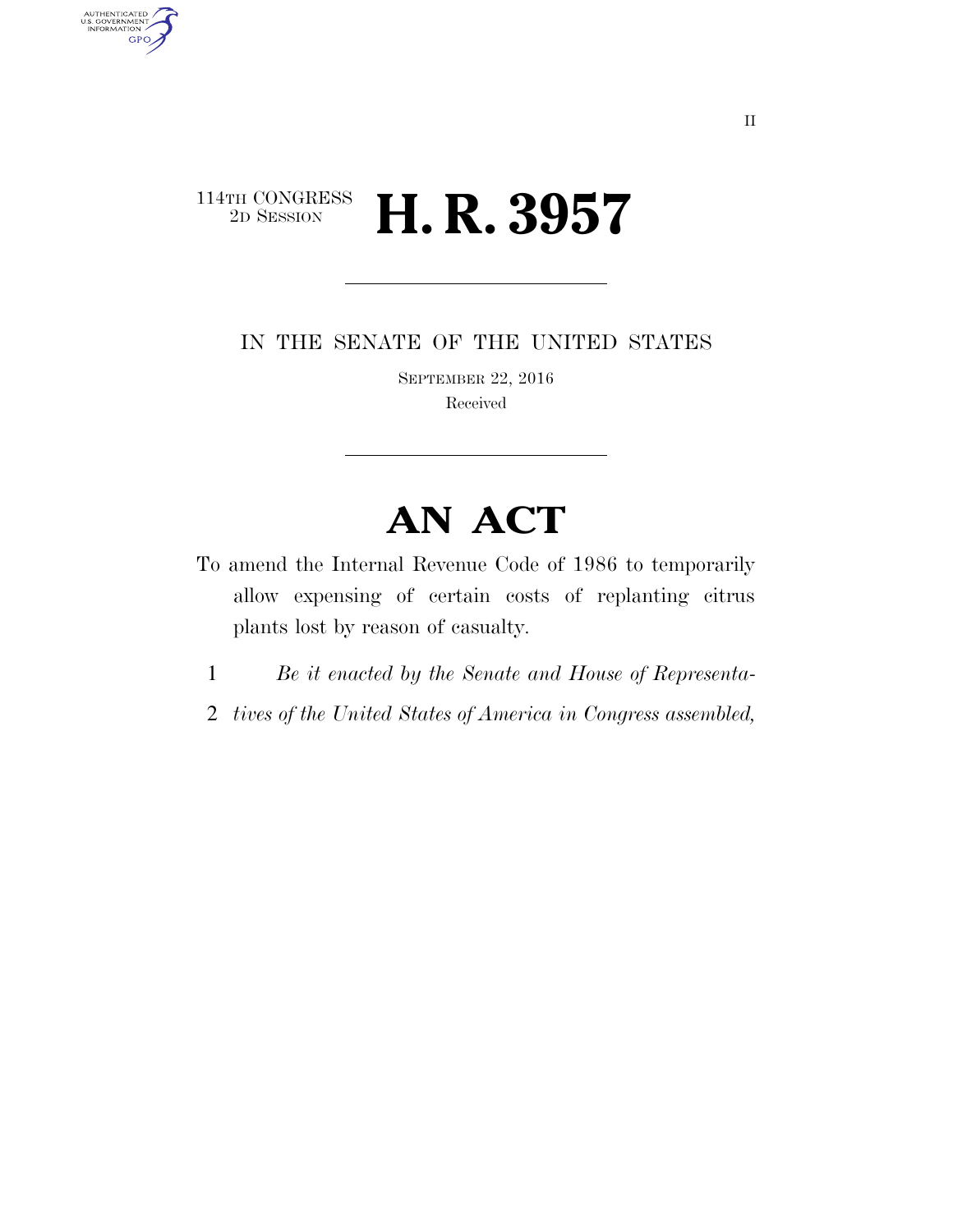| 1  | <b>SECTION 1. SHORT TITLE.</b>                       |
|----|------------------------------------------------------|
| 2  | This Act may be cited as the "Emergency Citrus Dis-  |
| 3  | ease Response Act of 2016".                          |
| 4  | SEC. 2. EXPENSING OF CERTAIN COSTS OF REPLANTING     |
| 5  | CITRUS PLANTS LOST BY REASON OF CAS-                 |
| 6  | <b>UALTY.</b>                                        |
| 7  | (a) IN GENERAL.—Section $263A(d)(2)$ of the Inter-   |
| 8  | nal Revenue Code of 1986 is amended by adding at the |
| 9  | end the following new subparagraph:                  |
| 10 | "(C) SPECIAL TEMPORARY RULE FOR CIT-                 |
| 11 | RUS PLANTS LOST BY REASON OF CASUALTY.               |
| 12 | "(i) IN GENERAL.—In the case of the                  |
| 13 | replanting of citrus plants, subparagraph            |
| 14 | (A) shall apply to amounts paid or in-               |
| 15 | curred by a person (other than the tax-              |
| 16 | payer described in subparagraph $(A)$ if—            |
| 17 | $\lq\lq$ the taxpayer described in                   |
| 18 | subparagraph (A) has an equity inter-                |
| 19 | est of not less than 50 percent in the               |
| 20 | replanted citrus plants at all times                 |
| 21 | during the taxable year in which such                |
| 22 | amounts were paid or incurred and                    |
| 23 | such other person holds any part of                  |
| 24 | the remaining equity interest; or                    |
| 25 | $\lq\lq$ (II) such other person acquired             |
| 26 | the entirety of such taxpayer's equity               |